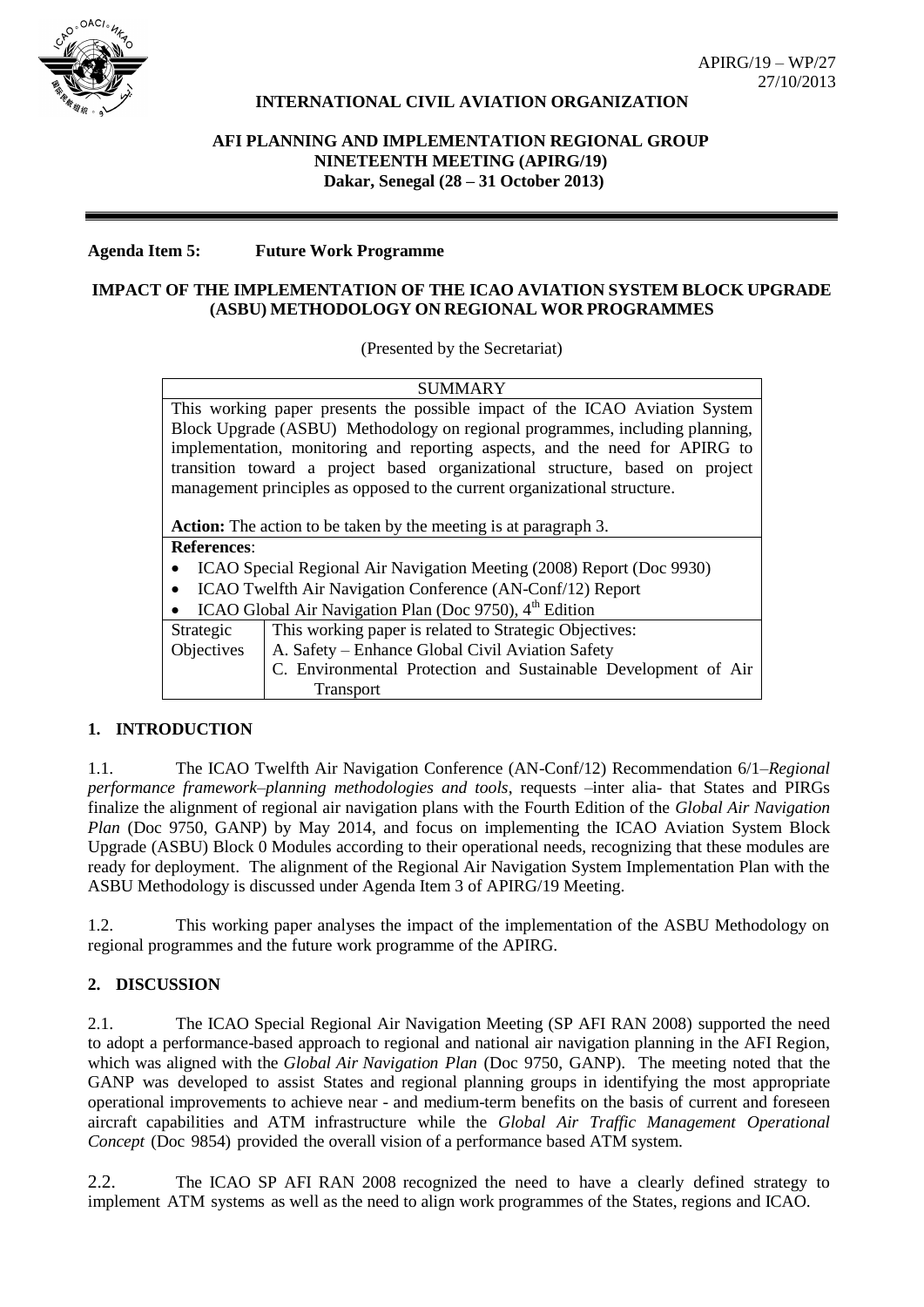In follow-up to the discussion, the meeting agreed that APIRG should review its structure to determine if changes would be beneficial in light of the performance-based approach to air navigation planning being proposed. The meeting also felt that the structure and organization of regional air navigation plans (ANPs) should be reviewed on a global basis with a view to aligning the regional ANPs with the Global Air Navigation Plan and the performance-based approach to planning. The meeting therefore, agreed to adopt the following recommendations:

## **Recommendation 6/3 — Re-organization of the regional air navigation plan**

**That ICAO, at the global level and in coordination with regional offices, review the regional air navigation plans and propose changes to their structure, organization and format to ensure alignment of the regional air navigation plans with the Global Air Navigation Plan and the performance-based approach to air navigation planning.**

**Recommendation 6/4 — Re-organization of APIRG**

**That APIRG review its working methods and organization and consider making adjustments to better support the ICAO performance framework in its planning and implementation activities.**

2.3. The meeting may wish to note that the performance - based approach adopted by the ICAO SP AFI RAN 2008 applies to the AFI Regional Air Navigation System Implementation Plan aligned with the ASBU Methodology (WP/12 of this meeting refers).

2.4. In implementing the ASBU Methodology, due consideration should be given to the following aspects:

## **Planning aspects**

- Align the Regional Air Navigation Plans (ANPs) with ASBUs
- Transition from PIRG Meetings to PIRG Projects
- Project based approach for ASBUs to be applied to PIRG Subgroups/Task Forces as necessary
- Align with ASBUs ex: AO/NO/AS/PBN/TBO (based on Modules or PIAs)
- Changing roles of Regional Offices and Work Plans: Oriented to performance improvements
- Involvement of users and regulators
- Commitment through regional plans

## **Implementation aspects**

- Categorize and determine priority for ASBU Block 0 Modules at regional/interregional/global levels
- Disseminate ASBU Block 0 Modules details
- Training/Workshops/Seminars/Computer-Based Training (CBT)
- PIRG Deficiency List according to aligned ANPs
- Mission to States (CAAs, Service Providers)
- ASBU oriented approach for missions to States (CAAs, Service Providers) based on Safety and Air Navigation priorities

## **Monitoring aspects**

- Key Performance Indicators (KPI) /Supporting metrics for ASBUs
- Geographic Information System (GIS) based reporting for global AN Report
- Reporting mechanism/Webpage for Regions/Dashboard Reporting
- Performance Targets/Indicators/Collection of data
- Air Navigation Reporting Forms (ANRFs)
- Reporting on Mission to States/ASBU oriented reporting (based on ANRF template)
- Continuous Monitoring Approach (CMA)/Mapping to ASBUs for oversight
- Use of tools for ASBU monitoring